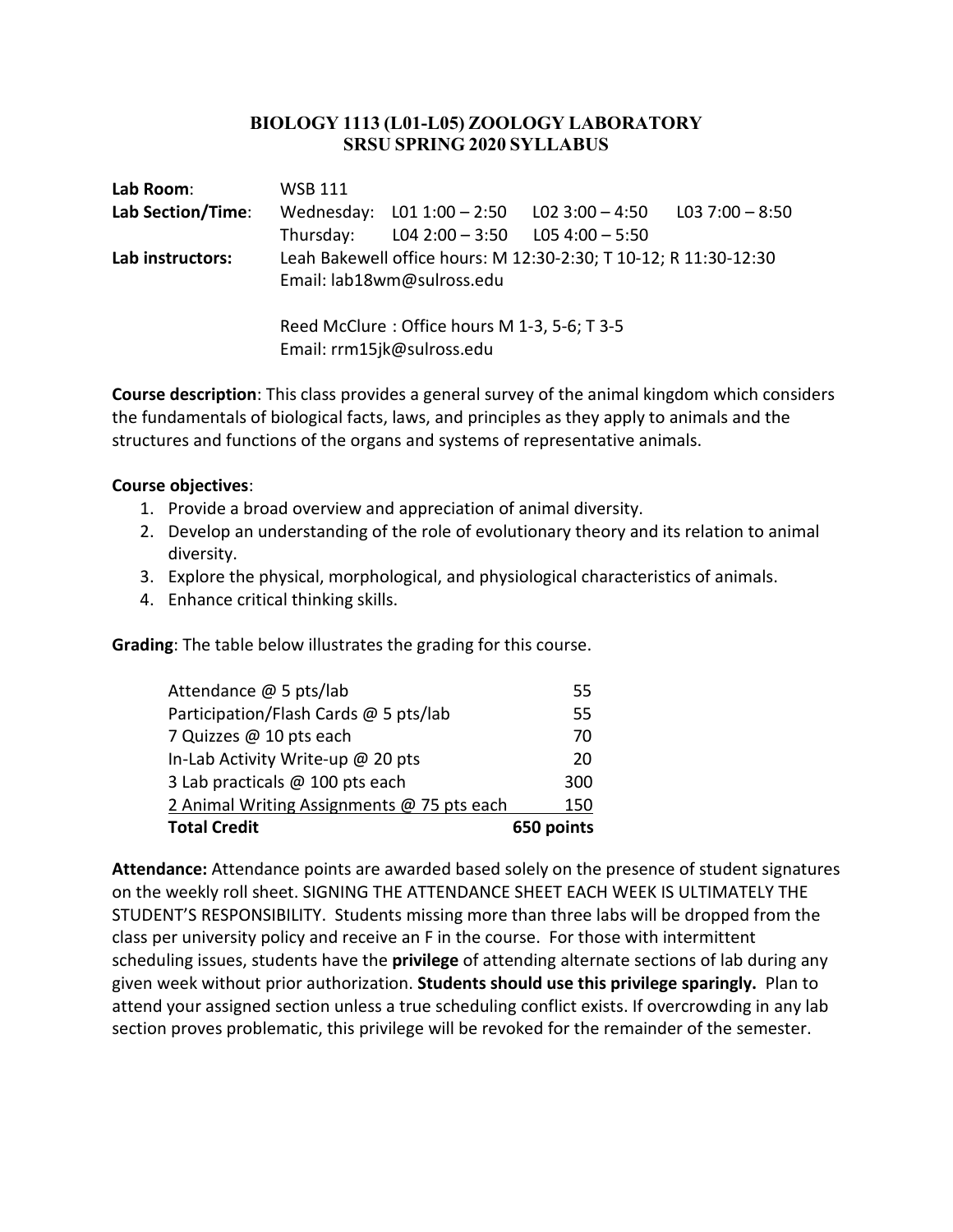**Quizzes:** Weekly quizzes over the previous week's material begin promptly at the start of lab and end exactly five minutes after. Students arriving after the start of class may opt to take their quiz after class is over or at the beginning of another lab section.

**Lab practical exams:** Each lab practical consists of approximately 50 short answer questions drawn from material covered during both lectures and dissections. While these exams are not cumulative, they do require significant effort to do well. Learning how to LEARN is a significant component of this course.

**Animal Survey Writing Assignments:** Students will write two papers describing important features of both invertebrate and vertebrate animals from approved lists. Specific grading criteria will be provided prior to the due dates.

**Dissections:** Dissections are an integral tool of biological study and therefore participation is mandatory for all students. Choose your lab partners wisely. Be sure that you can identify all key anatomical structures before leaving for the day.

## **Course etiquette**:

- 1. Silence all electronic devices at the beginning of each lab. Step out of the room to return urgent texts or phone calls.
- 2. Please do not talk to other students during lecture. Rather, share your questions or concerns with the entire class to avoid disruption.
- 3. During quizzes and lab practical exams, stow cell phones out of sight to avoid suspicion of unethical behavior. (Students found cheating will be removed from class, reported to the administration, and receive a final grade of F for the semester.)

*Students with disabilities will be provided with reasonable accommodations. If you wish to request such accommodations because of physical, mental, or learning disability, please contact the ADA coordinator for Program Accessibility at 837-8203 in FH 112.*